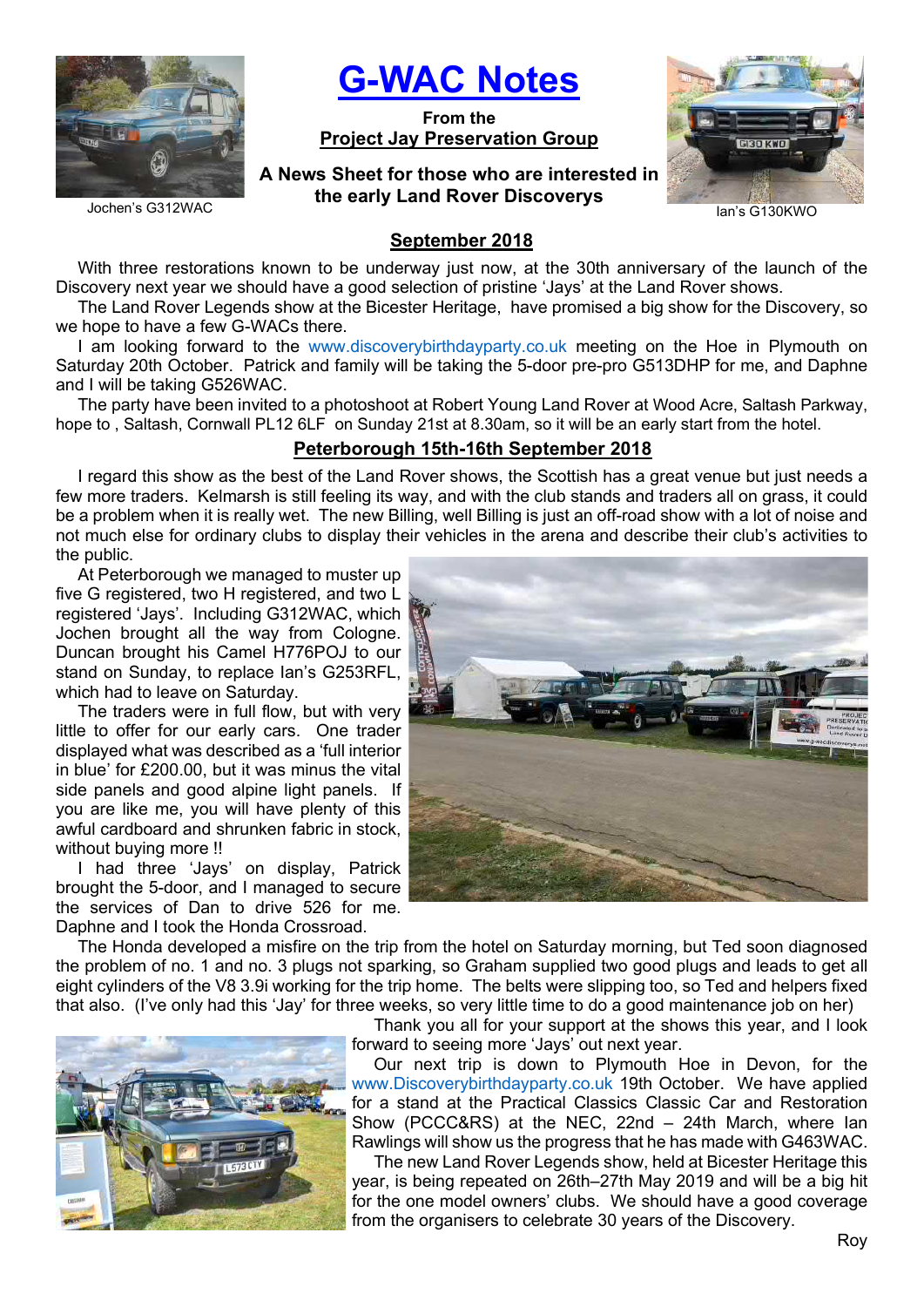#### The continued restoration of G463WAC

Well here we are back again, where I left the restoration back in July 2017, I was hopeful that the body would be completed and back on by Christmas 2017, needless to say that didn't happen.

A major project at work consumed all my time from mid July 2017 until May of this year, therefore unfortunately 463 had to take a back seat again. The gearbox did come back from Ashcrofts and some other parts were obtained but that was about it until May this year.

With my good fortune of working for John Lewis, after 25 years service they give you a 26-week sabbatical, mid career break. I have been there 29 years so this year I decided to take it. Now you would think this would give me all the time in the world and to a degree, it does but life still gets in the way.

Remember, I'm doing this restoration virtually on my own, it's not an open cheque book restoration and I'm just a regular guy with a regular wage, and believe me things still get in the way.

A good tip if you are doing a major restoration is to concentrate on that car, and don't get distracted with others. Unfortunately, I bought a 1999 D1 in July to use as my everyday vehicle, but as always with new cars, it needed some 'fettling'. That's another story but needless to say it has caused some distraction and redirection of funds.

When the gearbox came back from Ashcrofts, getting that put back together with the engine would be my first task. I knew the engine was ok before I stripped 463 down, so I had decided to just clean the block and renew/referb all the ancillaries. I was going to remove the head and have it all refurbished but some mechanic friends of mine said if it was ok then leave well alone, so that's what I decided to do, after all from memory it only has 94,000 + miles on it.



First of all, the engine was drained of all the oil. I'd left this in as protection more than anything else. The engine was stripped of all the ancillaries and thoroughly cleaned, jet washed after a coating with engine degreaser, then another coating of degreaser and hand cleaned. After that it was out with the rotary wire brushes. I bought some micro wire brushes from Ebay to get into all the little crevices, which worked well. It was then a wash down with a paint cleaner before painting.

I painted the block, though at this point I was still going to take the head off, but didn't, so that was left. With the engine now clean and painted I turned my attention to the gearbox. I had all the bits in stock and had previously had the bell housing blasted. (Note, although after a lot of work with a wire brush, polishing up the bell housing after blasting, the finish was quite rough and took a lot of time to clean back up. I would consider chemical cleaning next time or a finer blasting process). The same thoughts were applicable to the flywheel housing which was blasted at the same time.

The housing was refitted to the engine along with the flywheel using the prescribed new bolts, which were obtained from Farnell Land Rover at Nelson, then the clutch assembly fitted. After I had refitted the bell housing to the gearbox, the gearbox was fitted.

Next up was the transfer box, which was opened up and checked. The internal gears all seemed pretty good with the exception of the mainshaft gear.

This is a very important part to check for wear when having the gearbox reconditioned, and I'm glad I checked. Mine was the original type without the cross drilling for oil flow, and was very worn. Had I refitted this I would have lost drive sooner rather than later. Matford Land Rover in Exeter were advertising new genuine mainshaft gears at a very reasonable price.



This is not the first time that Matford have come to the rescue in this restoration, and I appreciate the help given by them on many occasions.

#### Continued on the next page.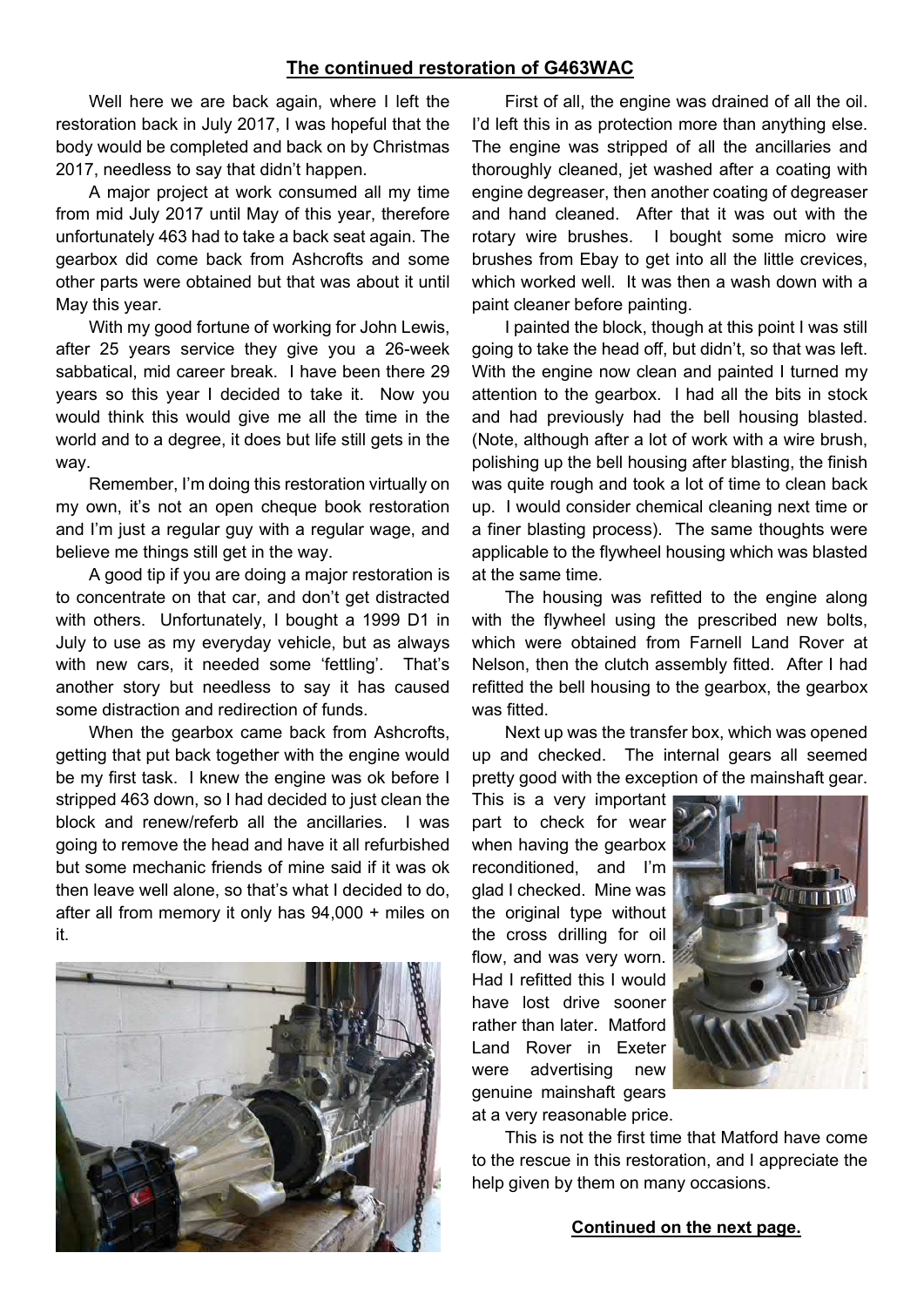When the new gear arrived it was fitted along with all new seals, the transfer box was then reunited with the rest of the engine/gearbox assembly. With the engine and box fitted, the propshafts were next. One NOS (new old stock) unit, and the rear was refurbished, then I started to refit the levers and ancillaries to the gearbox and transfer box.

The brakes were was still missing a rear shield. But as the rear axle is not original, I'm fitting later shields. (tut tut, they are not difficult to make. Ed.). That said, the originals, which were notorious for withholding stones and debris etc, are no longer available. The original part numbers now bring up later versions of the brake shields, though even these are also now obsolete.



Callipers were another problem, originals are no longer available. Matford Land Rover traced one STC1258 remaining in stock at a dealership in Spain, which I did think about chasing. Some parts for this rebuild have come from France, Germany, Russia. Farnell Land Rover brought one part in from Dubai! So, it's been a challenge to say the least in getting genuine parts for 463. So far, I have been very successful and up to now the only pattern part I have had to fit is the exhaust.

I decided in the end to get the front original callipers refurbished at 'Bigg Red', who did a very good job on them. For the rears, I did manage to pick up a set of originals and the rears are still available at Land Rover, all be it on a superseded part number. Another part that has been away for



refurbishing is the turbo, which went off to Turbo Rebuilds Ltd at Preesall near Fleetwood. Another supplier that has made a cracking job of bringing a used part back to life.

My next job is to refit all these parts, this is where the distraction of the 1999 D1 comes in. I need to have the everyday motor on the road, so my time over recent weeks has been spent on this.

That said, I have also been getting the shell ready to go down to Dave Ryan at Autospray in Bredbury. Dave came up to take a look at the shell and to help me to make the decision as to repairing this shell, or weld the 3 door sides into the brand new 200tdi 5-door shell I have sitting in the garage.

We decided it would be better to restore the 3-door shell, as overall it's not that bad, and it would be a shame to spoil the 5-door, which I will find a use for later. After looking at what some members are welding up on the Project Jay Facebook page, this shell is very good, so we'll be moving that down to Dave's place in a couple of weeks as it is booked in.

My new aim is to have the shell sat back on the chassis by Christmas. Dave is doing the repairs in two stages for me. My part is to strip the shell of all her panels and for Dave to weld up where necessary, then paint the inner shell. This will constitute a white engine bay and inside the shell. The door apertures will be painted Sandglow along with the roof. It will



then come back to me to be built up. It will go back to Dave for the second stage next March, for the final outside coats of Sandglow, which will then represent how 463 left Land Rover in 1992 after participation in Camel Trophy training activities at Eastnor Castle.

This is where we are at the moment, but progress should be continuous from now on with the aim to be ready for the 30th Anniversary Birthday Party on the Hoe, next year. Perhaps I can get it to the NEC Restoration Show in March on the Project Jay Preservation Group stand.

Ian Rawlings